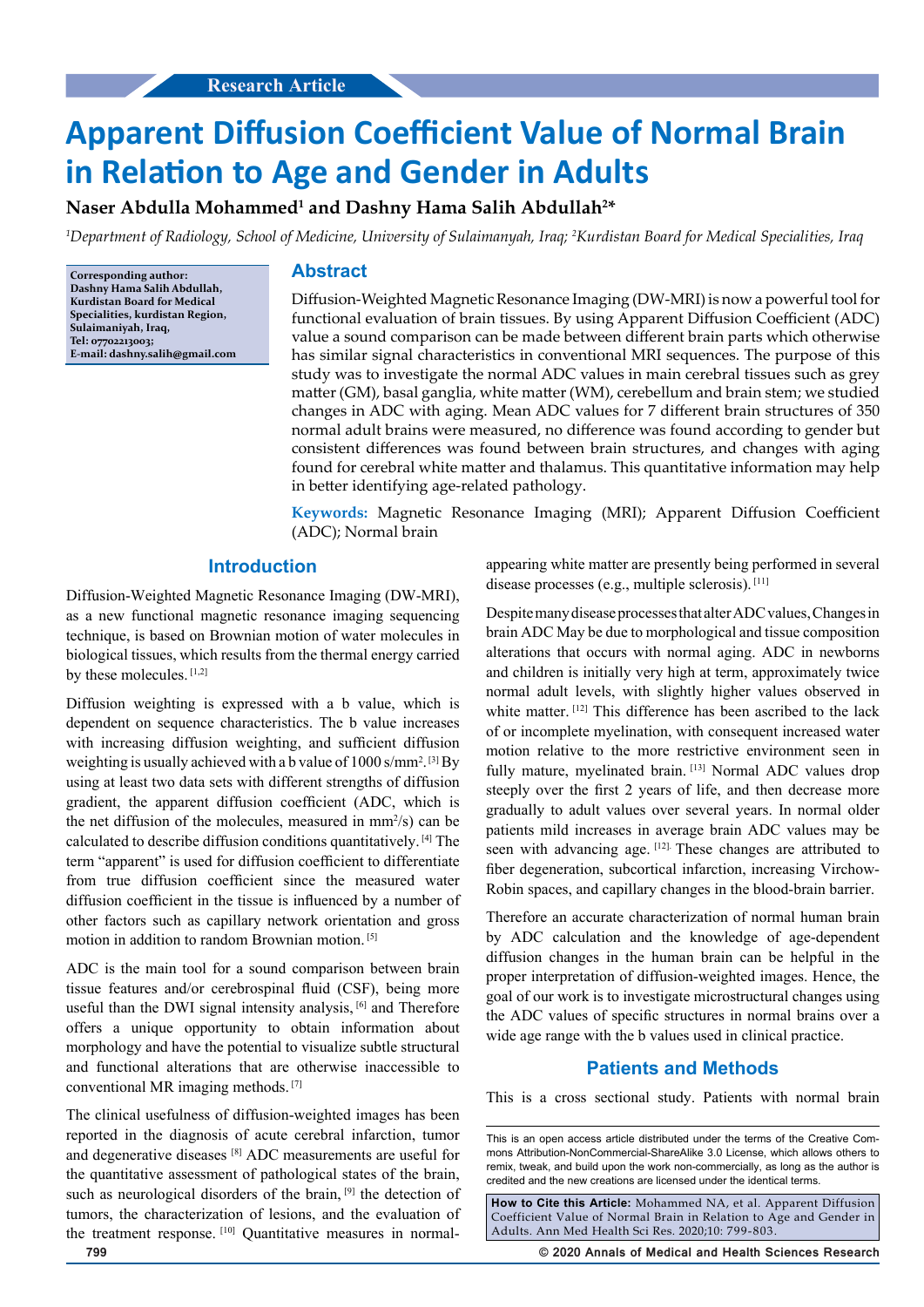MRI confirmed by two radiologists and healthy volunteers that attended Hiwa Hospital in Sulaimaniya city/Iraq were included. The data collection carried out during the period of: first December 2018 to first November 2019. A total of 350 subjects were subjected to standard brain MRI examination, including T1 Weighted Images (T1WI), T2 Weighted Images (T2WI), Fluid Attenuated Inversion Recovery (FLAIR), and Diffusion Weighted Images (DWI). Patients with no significant morphological abnormality observed by two radiologists in conventional MRI examination were considered normal and included in the study.

The MRI studies performed by MAGNETOM Aera 1.5 Tesla Siemens MRI machine. Images acquired using echoplanar DWI. The DW sequence was applied using identical parameters ; FOV:  $230 \times 230$  mm, TR/TE 6000/109.0 ms, slice thickness 5mm, 25 slices.

#### **Variables**

- Diffusion was measured in three orthogonal directions with two b values ( $0$  and  $1000$  s/mm<sup>2</sup>), and trace images obtained with averaging of the three  $(x, y, \& z)$  gradients for each b value, after that ADC values were calculated directly from automatically generated ADC maps, with circular Region of Interests (ROI). This is the average ADC value along the three orthogonal directions, so it is rotationally invariant.
- Data analysis performed after transferring the images to a separate workstation, a total of 9 ROIs were manually placed on different brain regions in each hemisphere, including two different selected regions from cerebral grey matter, two regions from cerebral white matter, cerebellar white matter, caudate, putamen, thalami, and

pons bilaterally. The size of marked ROIs was about 10 mm2 [Figure 1].

• The obtained ADC results were divided into 7 groups against the subject's age. And mean values of each region against age calculated.

SPSS program version 20 was used for data entry and analysis. T-test and ANOVA test was used to identify differences between group means. A p-value of <0.05 was considered to be statistically significant.

#### **Results**

The study sample is composed of 350 adults; 190 (54.3%) were females and 160 (45.7%) were males. The female to male ratio is (1.19:1). The age range was between 20 and 87 years, mean  $\pm$ SD 53  $\pm$  16 years. The largest group was 60-69 years 77 (22%) and 50-59 years 67 (19.1%) [Table 1].

The mean ADC value was significantly greater in grey matter  $(888 \pm 24) \times 10^{-6}$  mm<sup>2</sup>/s than cerebral white matter (750  $\pm$  13.4)  $\times$  10<sup>-6</sup> mm<sup>2</sup>/s (p-value <0.0001), cerebellar white matter (600  $\pm$  $11.3$ ) × 10<sup>-6</sup> mm<sup>2</sup>/s(p-value < 0.0001), caudate (776 ± 37.2) × 10<sup>-6</sup> mm<sup>2</sup>/s(p-value <0.0001), putamen (740  $\pm$  10.4)  $\times$  10<sup>-6</sup> mm<sup>2</sup>/s (p-value<0.0001), thalamus (754  $\pm$  22.6)  $\times$  10<sup>-6</sup> mm<sup>2</sup>/s (p-value  $\leq 0.0001$ ) and pons (632  $\pm$  52.4)  $\times$  10<sup>-6</sup> mm<sup>2</sup>/s(p-value $\leq 0.0001$ ).

There was no significant difference in the mean ADC values between males and females, [Table 2] and also between right and left hemispheres in all ROIs.

Regarding mean ADC values between age groups; significant variation found between age groups for all cerebral white matter regions (p-value  $0.0001$ ) Figure 2, and thalamus



**Figure 1:** An example of Region of Interest (ROI) for selected structures on the ADC map: (1) Right frontal gray matter, (2) Left frontal gray matter, (3) Right frontal white matter, (4) Left frontal white matter, (5) Right caudate, (6) Left caudate, (7) Right putamen, (8) Left putamen, (9) Right thalamus, (10) Left thalamus, (11) Right occipital white matter, (12) Left occipital white matter, (13) Right occipital gray matter, (14) Left occipital gray matter, (15) Right pons, (16) Left pons, (17) Right cerebellum, (18) Left cerebellum.

**Annals of Medical and Health Sciences Research | January-February 2020 | Vol 10 | Issue 1 | 800**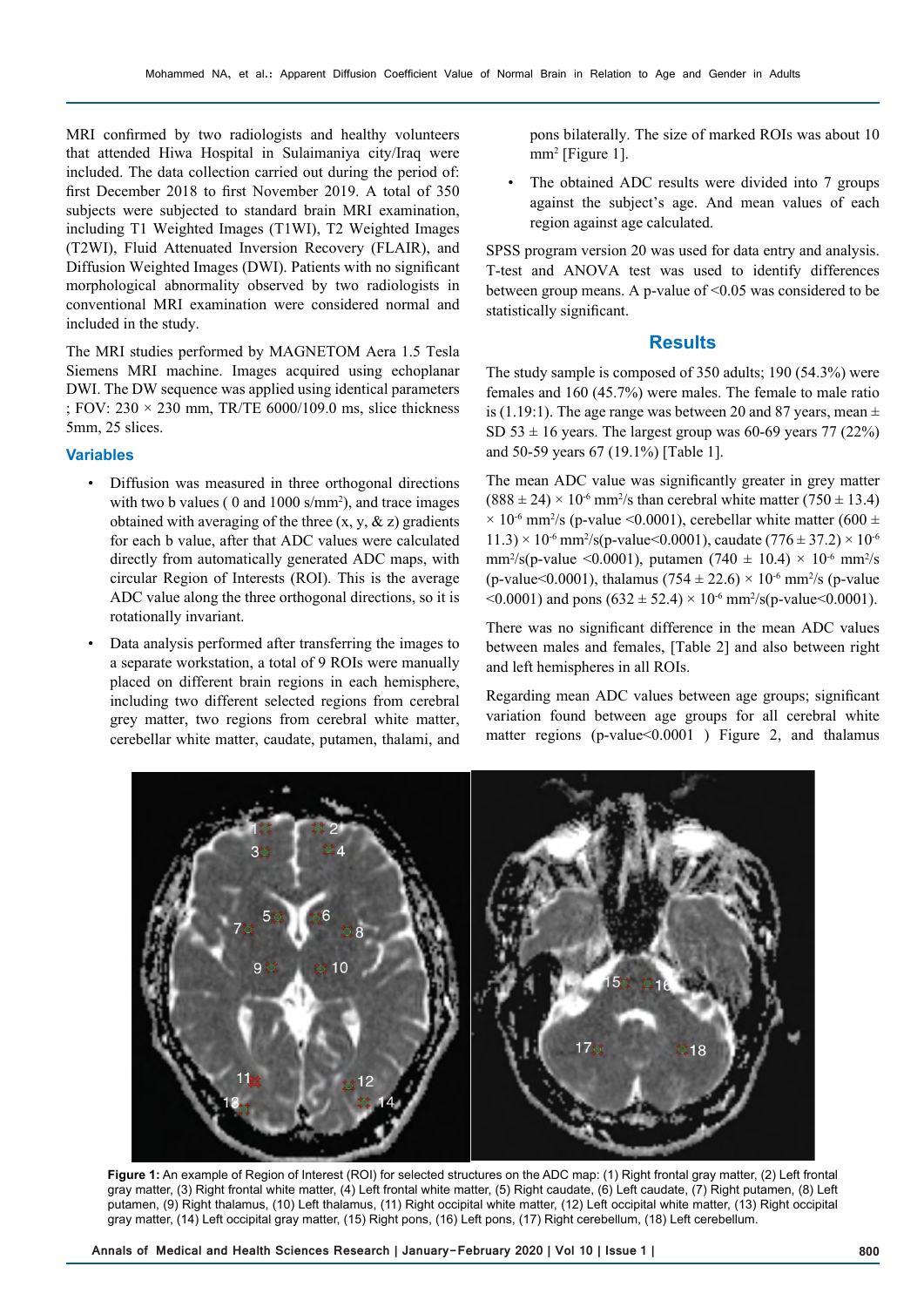(p-value<0.0001) Figure 3, which show increasing mean ADC values with increasing age. While no significant variation with

age for gray matter, cerebellar white matter, basal ganglia, and caudate in between all age groups [Table 3].

| Table 1: Distribution of the study group by age and sex. |     |             |        |       |  |  |
|----------------------------------------------------------|-----|-------------|--------|-------|--|--|
| Age (year)                                               | No. | <b>Male</b> | Female | %     |  |  |
| 20-29                                                    | 30  | 13          | 17     | 8.6   |  |  |
| 30-39                                                    | 46  | 20          | 26     | 13.1  |  |  |
| 40-49                                                    | 65  | 33          | 32     | 18.6  |  |  |
| 50-59                                                    | 67  | 30          | 37     | 19.1  |  |  |
| 60-69                                                    | 77  | 33          | 44     | 22    |  |  |
| 70-79                                                    | 56  | 25          | 31     | 16    |  |  |
| ≥80                                                      | 9   | 6           | 3      | 2.6   |  |  |
| Total                                                    | 350 | 160         | 190    | 100.0 |  |  |

| Table 2: Mean ADC values ± SD in different ROIs and according to gender. |          |          |          |          |       |  |
|--------------------------------------------------------------------------|----------|----------|----------|----------|-------|--|
| <b>ROI</b>                                                               |          | Female   |          | Male     |       |  |
| Cerebral Gray matter                                                     | 888.5447 | 24.60699 | 888.0125 | 24.19411 | 0.839 |  |
| Cerebral White matter                                                    | 750.5697 | 13.23878 | 750.7578 | 13.67047 | 0.896 |  |
| Cerebellar white matter                                                  | 600.5421 | 10.58217 | 600.1844 | 12.28509 | 0.770 |  |
| Caudate                                                                  | 777.4053 | 36.80071 | 776.3000 | 37.94158 | 0.783 |  |
| Putamen                                                                  | 740.7289 | 10.32957 | 739.3750 | 10.58152 | 0.228 |  |
| Thalamus                                                                 | 752.9842 | 22.99096 | 755.3375 | 22.28832 | 0.334 |  |
| Pons                                                                     | 631.8421 | 51.62696 | 634.1719 | 53.50968 | 0.679 |  |



**Figure 2:** Distribution of white matter ADC values in  $\text{(mm}^2/\text{sec} \times 10^{-6})$ according to age.



**Figure 3:** Distribution of thalamic ADC values in  $\text{(mm}^2/\text{sec} \times 10^{-6})$ according to age.

| Table 3: Mean ADC values ± SD in different ROIs according to age groups. |                |                |                |                |                 |                |                |                |         |
|--------------------------------------------------------------------------|----------------|----------------|----------------|----------------|-----------------|----------------|----------------|----------------|---------|
| <b>ROI</b>                                                               | 20-29          | 30-39          | 40-49          | 50-59          | 60-69           | 70-79          | $\geq 80$      | total          | p-value |
| Cerebral White matter                                                    | 735.90<br>8.0  | 741.98<br>6.6  | 743.71<br>8.9  | 745.34<br>7.5  | 756.64<br>8.8   | 767.73<br>8.4  | 776.33<br>5.5  | 750.65<br>13.4 | 0.0001  |
| Cerebral Gray matter                                                     | 890.46<br>21.9 | 888.12<br>22.7 | 892.29<br>28.9 | 887.57<br>22.8 | 884.45<br>25.3  | 890.83<br>21.2 | 875.72<br>22.1 | 888.30<br>24.3 | 0.327   |
| Cerebellar white matter                                                  | 601.63<br>11.3 | 602.10<br>9.3  | 599.80<br>11.1 | 600.02<br>12.4 | 599.53<br>11.1  | 599.25<br>11.2 | 608.33<br>15.5 | 600.37<br>11.3 | 0.319   |
| Caudate                                                                  | 770.43<br>37.8 | 773.70<br>39.0 | 780.12<br>37.9 | 778.54<br>37.5 | 780.50<br>37.9  | 772.16<br>34.1 | 777.88<br>36.8 | 776.90<br>37.2 | 0.748   |
| Putamen                                                                  | 739.71<br>10.7 | 739.02<br>10.6 | 740.73<br>8.0  | 740.44<br>9.6  | 739.79<br>11.8  | 740.41<br>10.3 | 740.83<br>8.5  | 740.11<br>10.4 | 0.986   |
| Thalamus                                                                 | 742.46<br>21.2 | 739.15<br>19.9 | 748.57<br>21.0 | 759.62<br>21.7 | 764.57<br>21.1  | 757.16<br>21.0 | 757.77<br>18.5 | 754.06<br>22.6 | 0.0001  |
| Pons                                                                     | 630.01<br>38.8 | 631.54<br>55.8 | 637.77<br>59.2 | 627.73<br>50.9 | 631.91<br>53.39 | 633.50<br>47.9 | 657.61<br>58.0 | 632.90<br>52.4 | 0.765   |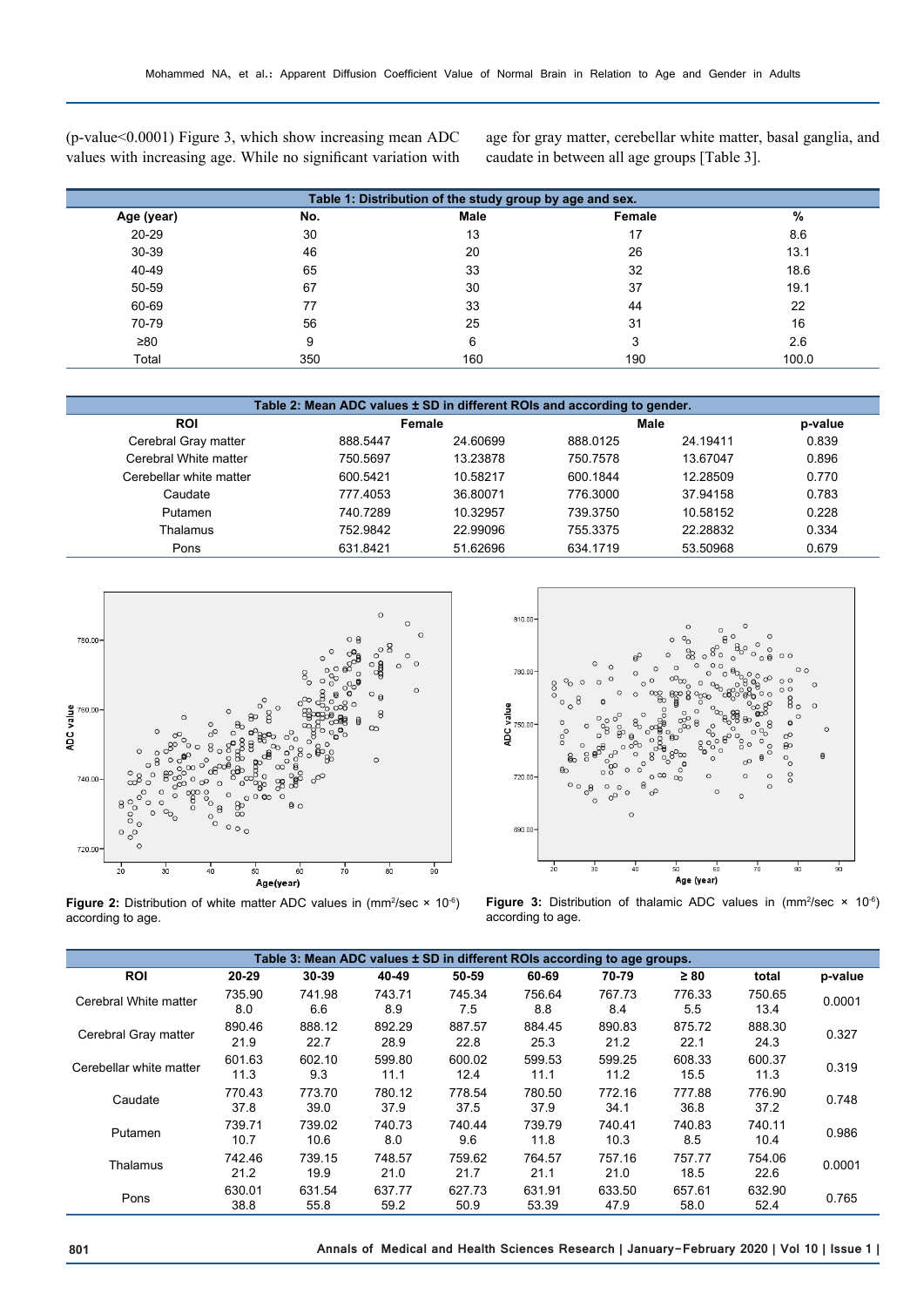#### **Discussion**

In this study we evaluated ADC values for multiple different regions of human brain in a large adult population including patients of both sexes distributed over a wide age range, which provides the first data in Sulaimaniya city. DWI as one of the promising methods for studying tissue microstructure has become a routine component of brain MRI imaging protocols over the past 2 decades, [13,14] because of its speed, use in diagnosis of many pathological processes, specially its unique ability for early detection of ischemic disorders of CNS. These clinical images provide enormous potential resource for scientific investigation of its quantitative parameters in normal and pathological states of brain. [13]

Diffusion properties of brain have been reported to reflect structural properties and because normal aging is associated with ultra-structural changes which can be easily depicted by DWI and its quantitative parameter, ADC Value. [11] We studied whether ADC values of normal appearing brain would differ across age groups, which besides providing a better understanding of normal aging process it help to better assess disease processes because minor changes may be difficult to detect by visual inspection.

The ADC values of different ROIs we studied are similar to values stated by other studies including Aleksandra Klimas et al. [10] Stefan et al., [11] ADC values of various analyzed brain regions were different, and this is likely due to structural and physiological differences between these regions. [6,15]

the ADC values in the cerebral cortex were significantly higher than those of white matter In all age groups and in both sexes, this finding is in agreement with previous studies by Helenius et al., [16] Gideon et al., [17] Ahlhelm et al. [18] However it is in contrary to RN Sener et al. [19] this consistent difference might be due to the fact that GM has substantially higher blood flow and consists mostly of unmyelinated neurons while WM is made up of mostly myelinated neurons, the mean free water content of GM is higher than that in WM. [20]

In addition the ADC values in the basal ganglia and thalamus were lower than the values in the GM, similar results seen. [16] In thalamus the results vary throughout studies for example, in the study by Fabiano et al. [21] and another by Ni JM et al. [22] they were between 71 and  $75 \times 10^{-5}$  mm<sup>2</sup>/s, which is near our results, while in the study by Naganawa S et al. [8] they were between 82 and  $98 \times 10^{-5}$  mm<sup>2</sup>/s. This may be contributed to by different imaging parameters used.

Based on the reports that state differences in ADC values between the two brain hemisphere structures, like Naganawa S, et al. who found statistically significant differences between some right and left white matter regions, and also Kantarci et al. [23] during studying regional diffusivity in mild cognitive impairment showed differences in ADC value of right and left thalamus, and they contributed it to the ultrastructural differences between the two hemispheres, we studied changes in ADC due to laterality, and we found no statistically significant differences for all age groups. This is in agreement with other studies. [24]

No statistically significant difference found between male and female participants in all age groups in our study. This is consistent with Johanna Helenius et al. [16] and Teodora Albu et al. [24] and Watanabe et al. [25] while in Naganawa S, et al. male and female below 60 were different.

The mean ADC values of all studied white matter regions show statistically significant change with age, we found gradually increased ADC values with increasing age, but mainly in patients over 60 years old, other studies like Johanna et al. [16] found a trend to higher ADC values with age, so that in patients under 60 years old all white matter regions showed lower ADC values than in the subject groups over 60 years old, this result is also in agreement with Naganawa et al. [8]

Higher ADC values with increasing age in the thalamus was found, in other studies like Stefan T et al. [11] and Ni et al., [22] differences found in thalamus but it was not statistically significant. these differences are explained by changes that occur during aging like enlargement of extracellular space by the decrease of neurons and myelinated fibers, change of capillary walls, and loss of pericytes, [26,27] and also by studying autopsy data which indicate that myelin contents are stable to age 50, and thereafter a 10-15% loss of myelinated fibers occurs until the 8th decade. This change in ADC values which occur with ageing is small in comparison to the change that occur during acute stroke or other disease states, for example a 40- 50% reduction in ADC values needed to diagnose acute stroke, [11] while in our studied age groups only 4.2% difference was found between white matters of first and last group, but despite this patients age may need to be considered in measuring ADC values for proper interpretation of the findings.

ADC values in cortical gray matter regions show no change with age. And to the best of our knowledge no reports of age related regional diffusion changes in the cortical gray matter have been reported. Ni et al. [22] found that concentration of NAA in cortex was relatively stable after correction was made for the effect of atrophy.

We note some limitation of this study, related to the manual selection of ROIs, because it is difficult to select an identical site in a structure because of the variability of the brain size. Regarding The size of the ROIs, we tried to draw identical sizes as much as possible, because small ROIs could provide partial information on the analyzed structure and larger ROIs can encompass information from different cerebral structures. Histogram analysis is a promising method; however there is lack of spatial information and whole brain analysis may not demonstrate subtle abnormal regional changes at the early stage of disease.

#### **Conclusion**

This study has shown that the ADC values change with cerebral structures and in some structures it change with aging, reflecting different diffusion states in brain due to microstructural changes, this emphasizes the role of measuring ADC values in proper interpretation of DWI in clinical practice.